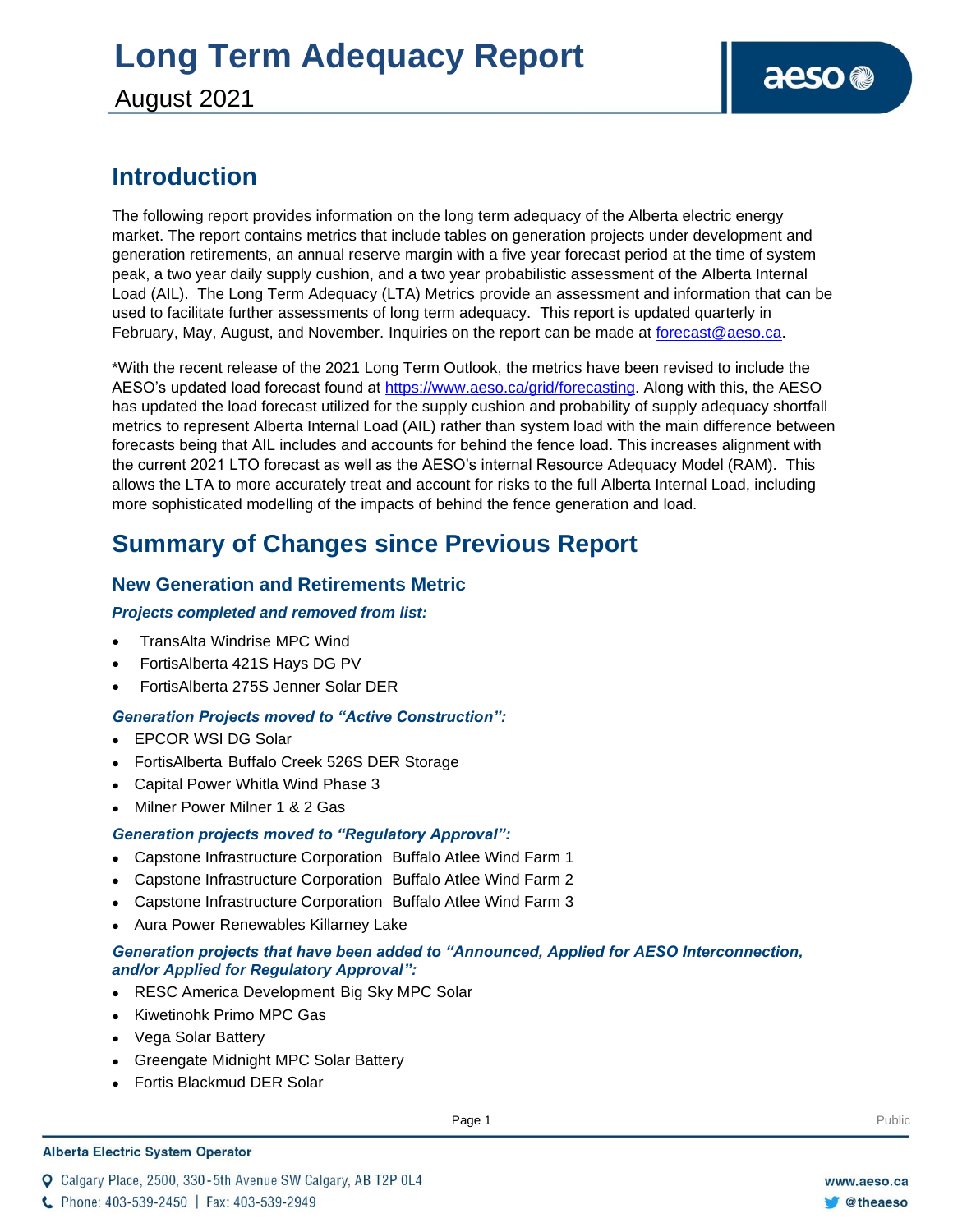## 21250

- ⚫ Fortis Leduc DER Solar
- ⚫ Fortis Devon DER Solar
- ⚫ Federation Marguerite Lake CAE Storage
- ⚫ Capital Power Halkirk 2 MPC Wind
- ⚫ Saamis Solar Park
- ⚫ Kiwetinohk Homestead MPC Solar
- ⚫ Fortis Tilley 498S DER Solar
- ⚫ Greengate Luna MPC Solar Battery
- ⚫ Claresholm Solar
- ⚫ Georgetown MPC Battery
- ⚫ EDTI Edmonton 3 H2 Plant Cogen
- ⚫ TransCanada Saddlebrook Solar and Storage Project
- ⚫ Renewable Energy Systems Canada Hilda Wind Power Project
- ⚫ Enerfin Energy Company of Canada Winnifred Wind Power Project
- ⚫ Aura Power Renewables Ltd.Metiskow Solar Project
- ⚫ Siemens Energy Canada Limited Acme Generating Station Project
- ⚫ Lathom Solar Project
- ⚫ Jenner Wind-Jenner Wind Power Project 2 and Jenner Wind Power Project 3
- ⚫ BluEarth Renewables Inc. Wheatcrest Solar Project
- ⚫ BA4 Wind GP Corp. Buffalo Atlee 4 Wind Farm
- ⚫ Solar Krafte Utilities Brooks Solar Farm

#### *Generation projects that have been added to on hold status:*

- ⚫ NextEra Red Deer Battery Energy Storage System
- ⚫ Ghost Pine Battery Energy Storage System
- ⚫ Lone Pine Wind
- ⚫ HEP Capital Alderson Solar
- ⚫ NaturEner Buffalo Trail WAGF
- ⚫ NaturEner Ross Creek WAGF
- ⚫ Enterprise Prosperity Wind
- ⚫ Joss Wind Northern Lights WAGF
- ⚫ Archer Piikani Solar
- ⚫ Glenridge Wind
- ⚫ RealPart Calgary Area Solar
- ⚫ Solar Krafte Rainier
- ⚫ ATCO Coronation 773S Solar DG
- ⚫ Chiniki Solar
- ⚫ Four Rivers Wind
- ⚫ EDP Renewables Blue Bridge Solar
- ⚫ TransAlta Tempest MPC Wind
- ⚫ Northland Bow City MPC Solar
- ⚫ Quill Rocky Mountain Gas
- ⚫ PBC Paul Band Solar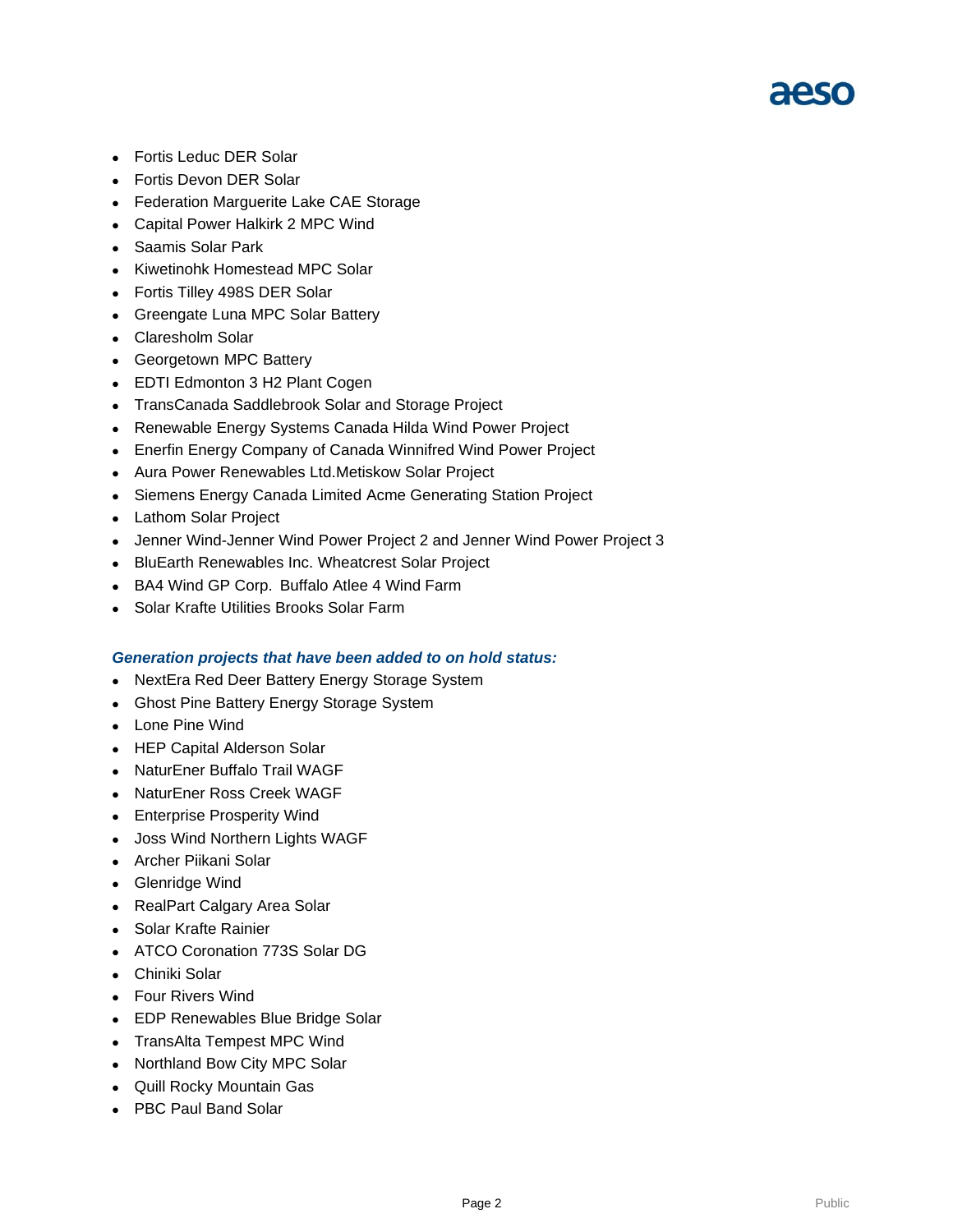- ⚫ ATCO Monitor 2 774S DER Solar
- ⚫ FortisAlberta Acheson 305S DER Solar
- ⚫ FortisAlberta Red Deer 63S DER Solar
- ⚫ Grand Prairie MPC Gas
- ⚫ Suncor Meadow Creek Cogen
- ⚫ ATCO Monitor 1 774S DER Solar
- ⚫ ENGIE Buffalo Trail South MPC Wind
- ⚫ ENGIE Duchess Solar
- Sunset Solar
- ⚫ ATCO Bridge Creek 798S DER Gas
- ⚫ FortisAlberta Burdett 368S DER Solar Battery Storage
- ⚫ Nose Hill MPC Wind
- ⚫ ATCO Bridge Creek 798S DER Gas
- ⚫ Old Elm Wind

#### *Generation projects that have been removed:*

- ⚫ Pteragen Peace Butte Wind Farm
- ⚫ ATCO Power Poplar Hill Gas
- ⚫ ATCO Valleyview Gas
- ⚫ ATCO Bullpound 803S DER Solar

#### *Other changes to generation projects***:**

| <b>Project</b>                      | <b>Change</b>                     |  |  |
|-------------------------------------|-----------------------------------|--|--|
| Joss Wind – Jenner WAGF             | New ISD of Jun-2022 from Aug-2022 |  |  |
| Joss Wind - Jenner WAGF - Phase 2   | New ISD of Jun-2022 from Aug-2022 |  |  |
| Greengate Power - Wheatland WAGF    | New ISD of Jun-2022 from Sep-2022 |  |  |
| FortisAlberta – 498S Tilley DG PV   | New ISD of Aug-2021 from Apr-2021 |  |  |
| Northland - Buffalo Trail           | New ISD of Oct-2024 from TBD      |  |  |
| FortisAlberta – Conrad DER Solar    | New ISD of Dec-2021 from Aug-2021 |  |  |
| Solar Krafte - Vauxhall             | New ISD of Feb-2023 from Dec-2021 |  |  |
| FortisAlberta – Namaka DER Solar    | New ISD of Aug-2021 from Jul-2021 |  |  |
| Fortis Alberta - Conrad DER Solar 2 | New ISD of Dec-2021 from Aug-2021 |  |  |
| Soventix - Forestburg Area Solar    | New ISD of Oct-2022 from TBD      |  |  |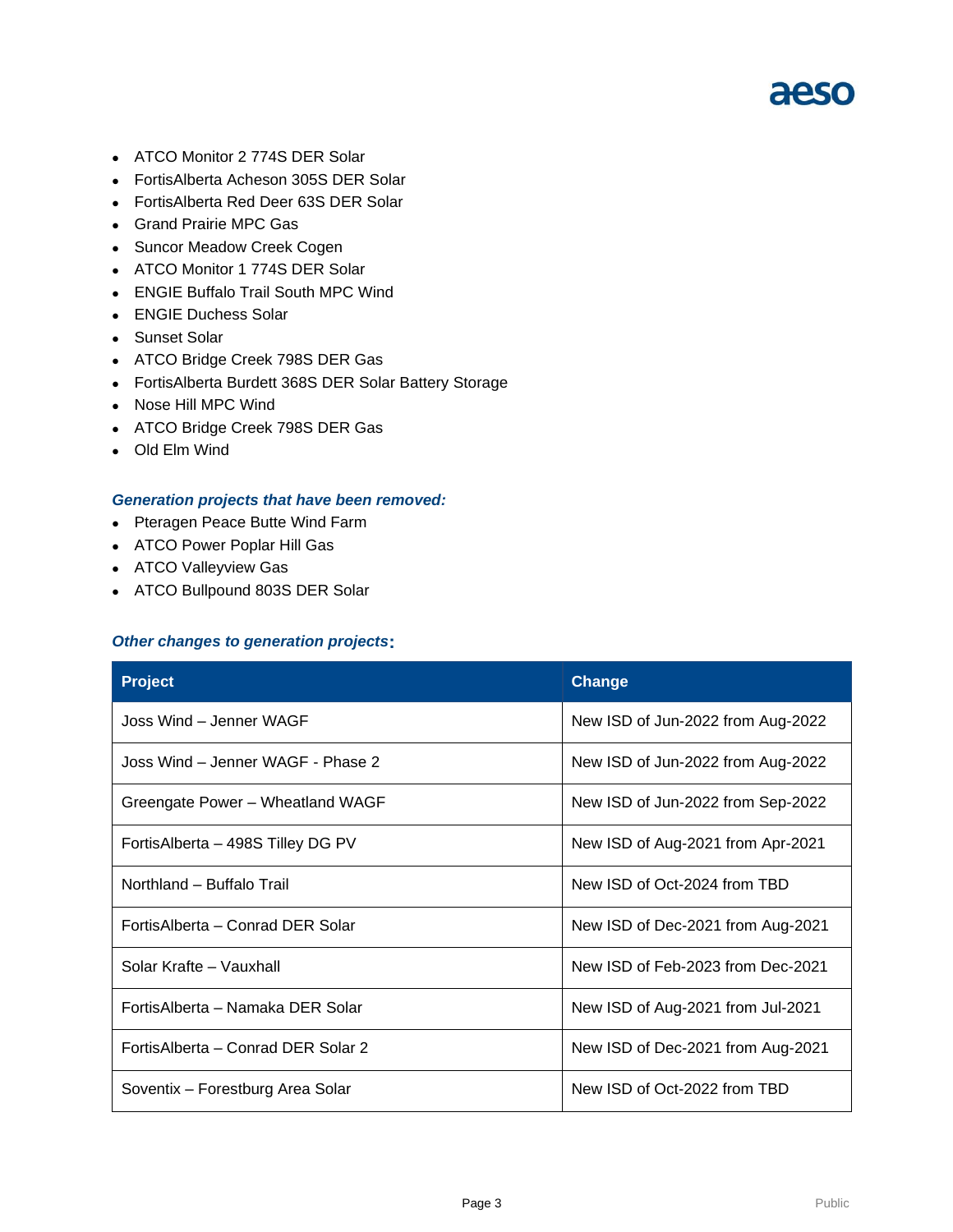| Fortis Alberta - Strathmore 151S DER Solar 1    | New ISD of March-2022 from Aug-2021 |
|-------------------------------------------------|-------------------------------------|
| Fortis Alberta - Strathmore 151S DER Solar 2    | New ISD of March-2022 from Aug-2021 |
| Pengrowth - Cold Lake Area Energy Centre        | New ISD of Apr-2024 from Apr-2023   |
| FortisAlberta - Bassano 435S DER Solar          | New ISD of Nov-2021 from Sep-2021   |
| ENGIE - Buffalo Trail North MPC Wind            | New ISD of Mar-2023 from Sep-2022   |
| Joss Wind - Jenner Wind Phase 3                 | New ISD of Jun-2022 from Aug-2022   |
| Pembina - Empress Cogen                         | New ISD of Jun-2022 from Oct-2021   |
| ATCO - Sarah Lake 743S DER Geothermal           | New ISD of Nov-2021 from Jun-2021   |
| ATCO - Michichi Creek 802S DER Solar            | New ISD of Jun-2022 from Oct-2021   |
| BER Hand Hills Wind LP - MPC Wind               | New ISD of Sep-2022 from Jan-2023   |
| Fortis Alberta - Buffalo Creek 526S DER Storage | New ISD of Jul-2021 from Jun-2021   |
| FortisAlberta - Cutting Lake 227S DER Gas       | New ISD of Nov-2022 from Nov-2021   |
| FortisAlberta - Vulcan 255S DER Solar           | New ISD of May-2022 from Jun-2021   |
| Milner Power - Milner 1 & 2 Gas                 | New ISD of Dec-2022 from Oct-2021   |
| ATCO - Fieldgate 824S DER Gas                   | New ISD of Jun-2022 from Jun-2021   |
| ATCO - Elmworth 731S DER Gas                    | New ISD of Dec-2021 from Sep-2021   |

### **Reserve Margin Metric**

The reserve margin has been updated to reflect changes to the project list and the updated 2021 LTO system load forecast.

### **Supply Cushion Metric**

The forecast supply cushion has been updated to reflect the new time period and updated using the 2021 LTO Alberta Internal Load forecast.

### **Two Year Probability of Supply Adequacy Shortfall Metric**

New values for the metric have been calculated with Total Energy Not Served equaling 16 MWh. This value is below the 1,964 MWh threshold. The forecast PSAS has been updated to reflect the new time period and updated using the 2021 LTO Alberta Internal Load forecast.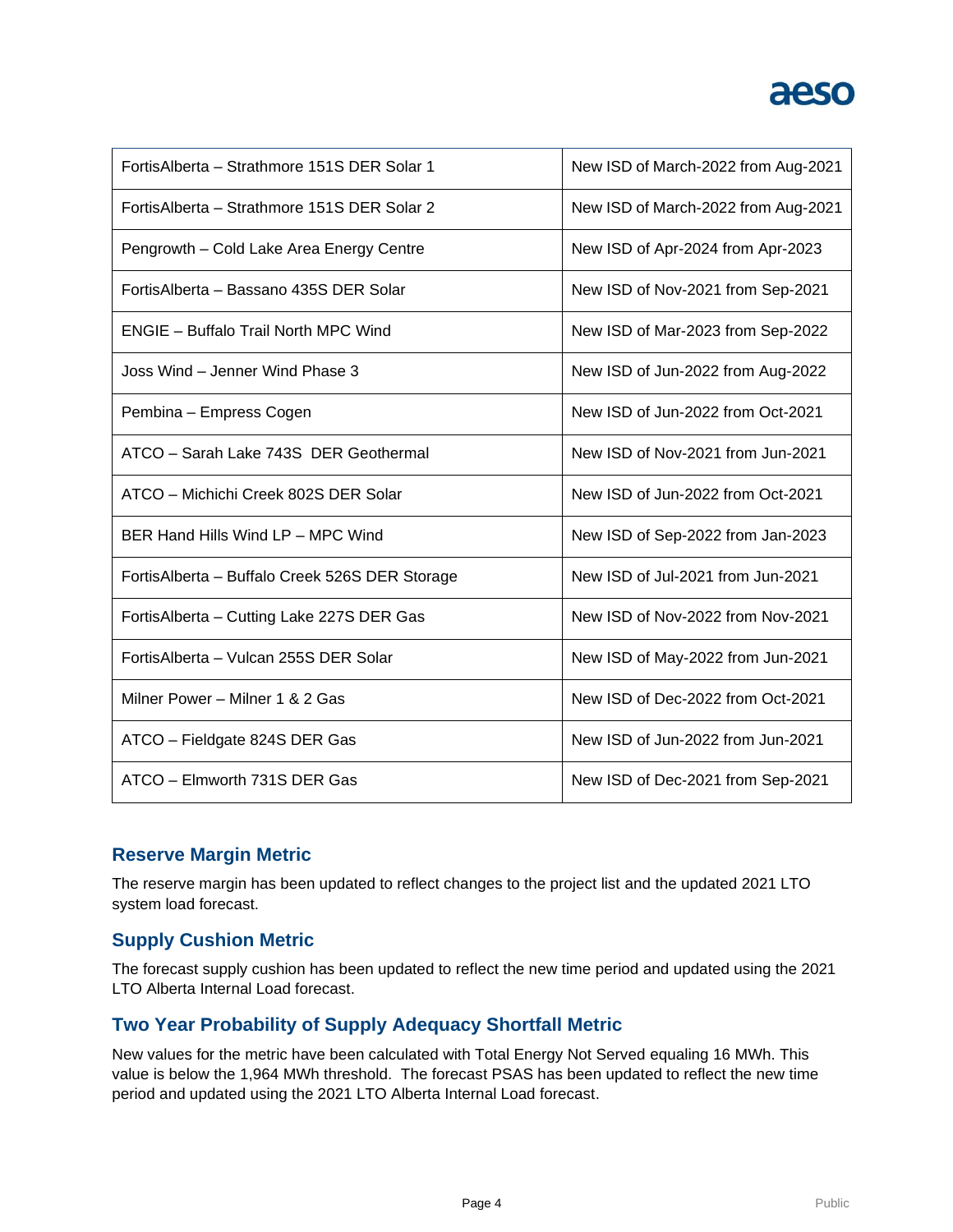### **New Generation Projects and Retirements Metric**

The New Generation Projects and Retirements Metric is a summary of generation at various stages of development in Alberta and is shown in Tables 1 to 5 below. In Alberta's deregulated electricity market competitive forces determine the location, magnitude, and timing of new generation additions. Information on prospective generation additions and retirements provides context for the future market in Alberta. The information is drawn from a variety of public sources and includes new generation, changes to existing generation and the retirement of generating units. Changes in project in-service dates (ISDs) and regulatory stages occur as projects move forward and/or market conditions change. Current information on connection project ISDs can be found in the [AESO Project List](https://www.aeso.ca/grid/connecting-to-the-grid/) and information on power plant applications can be found at the **Alberta Utilities Commission** website.

|  |  | <b>Table 1: Generation Projects under Construction</b> |  |
|--|--|--------------------------------------------------------|--|
|  |  |                                                        |  |

| Sponsor(s)           | <b>Project Name</b>                 | <b>Fuel</b> | <b>Unit</b><br><b>Capacity</b> | <b>ISD</b> |
|----------------------|-------------------------------------|-------------|--------------------------------|------------|
| FortisAlberta        | Buffalo Creek 526S DER Storage      | Storage     | 20                             | Jun-2021   |
| <b>RESC</b>          | Rattlesnake Ridge MPC Wind          | Wind        | 118                            | Jul-2021   |
| <b>Capital Power</b> | Whitla Wind Power - Phase 2         | Wind        | 97.2                           | Aug-2021   |
| FortisAlberta        | Namaka DER Solar                    | Solar       | 20                             | Aug-2021   |
| Fengate              | <b>Strathcona Cogeneration</b>      | Gas         | 96                             | Sep-2021   |
| FortisAlberta        | 255S Vulcan Faribault Farms P/V     | Solar       | 25                             | Sep-2021   |
| FortisAlberta        | Coaldale 254S DER Solar 3           | Solar       | 22                             | Sep-2021   |
| FortisAlberta        | Monarch 492S DER Solar              | Solar       | 24                             | Sep-2021   |
| FortisAlberta        | Spring Coulee 385S Solar DG         | Solar       | 29                             | Oct-2021   |
| Suncor               | Forty Mile Granlea WAGF             | Wind        | 200                            | Nov-2021   |
| FortisAlberta        | <b>Buffalo Atlee Cluster 1 WAGF</b> | Wind        | 18                             | Dec-2021   |
| FortisAlberta        | <b>Buffalo Atlee Cluster 3 WAGF</b> | Wind        | 17                             | Dec-2021   |
| FortisAlberta        | <b>Buffalo Atlee Cluster 2</b>      | Wind        | 14                             | Dec-2021   |
| FortisAlberta        | <b>Conrad DER Solar</b>             | Solar       | 23                             | Dec-2021   |
| FortisAlberta        | Conrad DER Solar 2                  | Solar       | 22                             | Dec-2021   |

**Alberta Electric System Operator** 

C Phone: 403-539-2450 | Fax: 403-539-2949

Q Calgary Place, 2500, 330-5th Avenue SW Calgary, AB T2P 0L4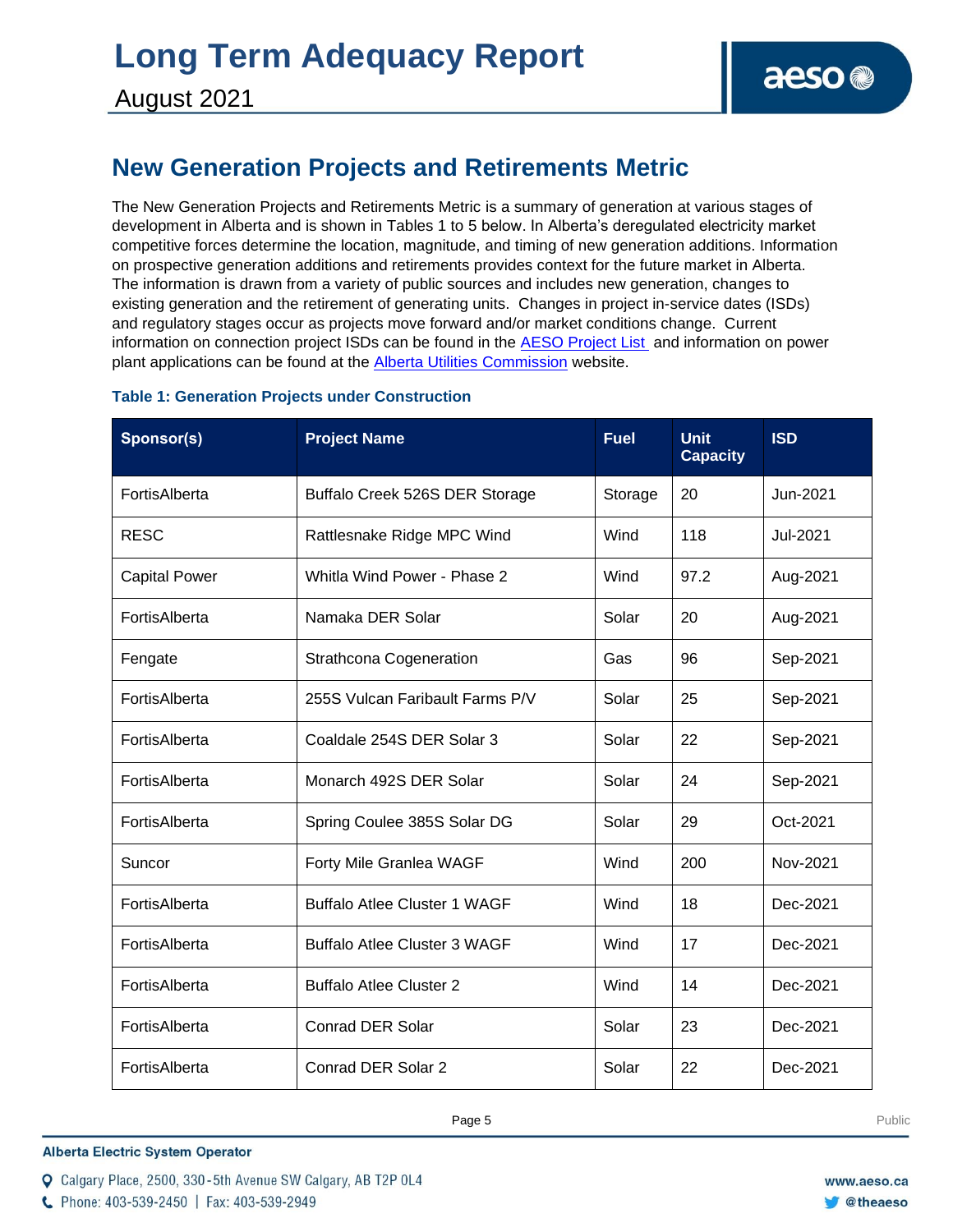| FortisAlberta          | Stavely 349S DER Solar        | Solar          | 8.5   | Feb-2022 |
|------------------------|-------------------------------|----------------|-------|----------|
| FortisAlberta          | Strathmore 151S DER Solar 1   | Solar          | 18    | Mar-2022 |
| FortisAlberta          | Strathmore 151S DER Solar 2   | Solar          | 22.5  | Mar-2022 |
| Medicine Hat           | CMH Unit 17 Gas               | Gas            | 44    | Mar-2022 |
| <b>EPCOR</b>           | WSI DG Solar                  | Solar          | 12    | Mar-2022 |
| <b>Capital Power</b>   | Genesee 3 Change              | Coal           | 6     | Apr-2022 |
| <b>Joss Wind</b>       | Jenner WAGF                   | Wind           | 122   | Jun-2022 |
| <b>Joss Wind</b>       | Jenner WAGF - Phase 2         | Wind           | 180   | Jun-2022 |
| <b>Greengate Power</b> | <b>Wheatland WAGF</b>         | Wind           | 120   | Jun-2022 |
| <b>ATCO</b>            | Ethel Lake 717S DER Wasteheat | <b>Biomass</b> | 19    | Aug-2022 |
| Cascade                | Combined Cycle Phase 1        | Gas            | 450   | Sep-2022 |
| <b>Greengate Power</b> | <b>Stirling WAGF</b>          | Wind           | 115   | Nov-2022 |
| <b>EDF</b>             | <b>Cypress Wind</b>           | Wind           | 201.6 | Nov-2022 |
| <b>Capital Power</b>   | Whitla Wind Phase 3           | Wind           | 54    | Nov-2022 |
| <b>Milner Power</b>    | Milner 1 & 2 Gas              | Gas            | 124   | Dec-2022 |
| Greengate              | <b>Travers Solar</b>          | Solar          | 400   | Dec-2022 |
| Cascade                | Combined Cycle Phase 2        | Gas            | 450   | Dec-2022 |
| Greengate              | <b>Travers Solar Phase 2</b>  | Solar          | 65    | Dec-2022 |
| Suncor                 | Base Plant Cogen              | Gas            | 815   | Dec-2024 |
| Total (MW)             |                               |                | 3,972 |          |

*\*Unit Capacity – Expected MW capacity; ISD – Estimated in-service date*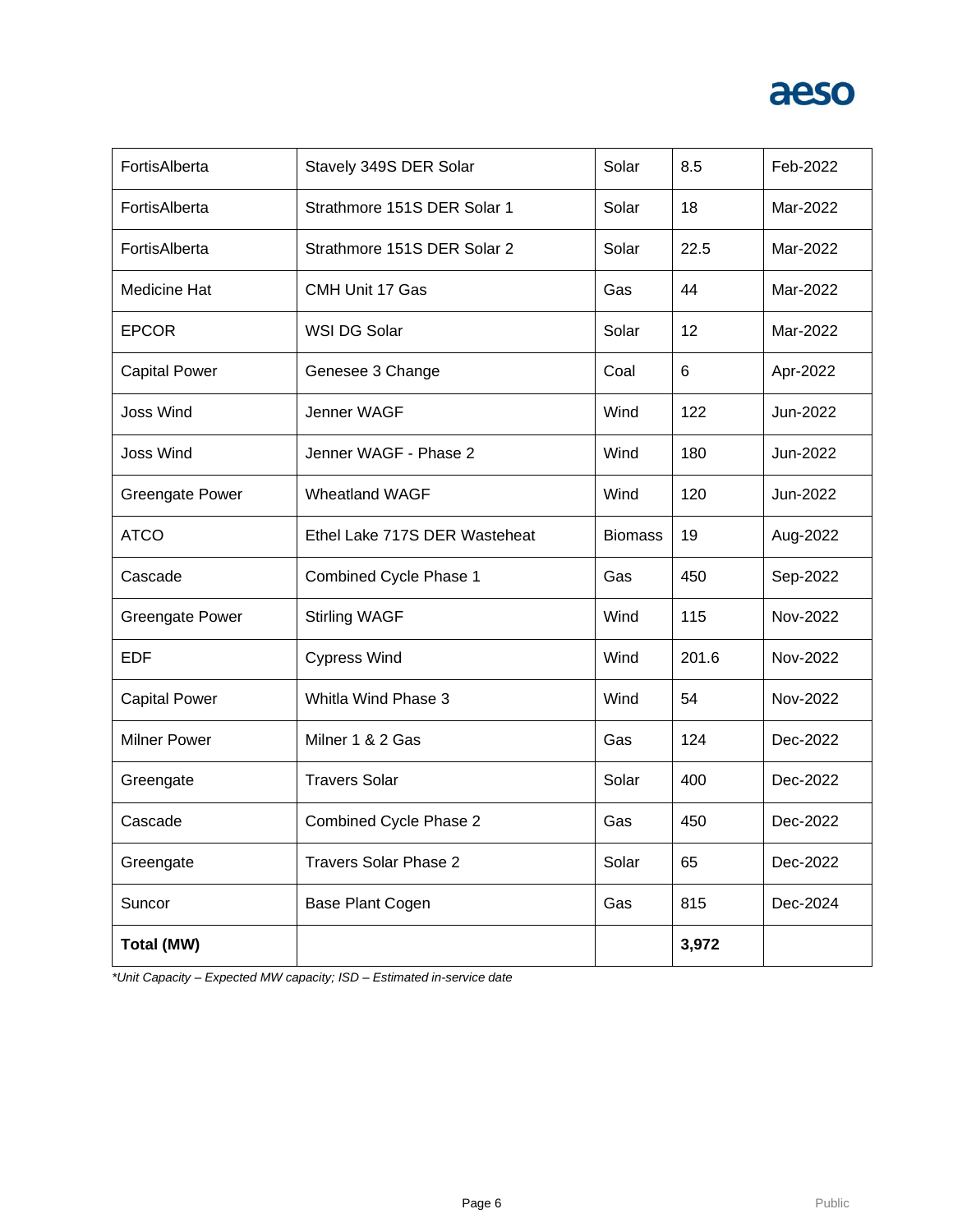| Sponsor(s)               | <b>Project Name</b>           | <b>Fuel</b> | <b>Unit</b><br><b>Capacity</b> | <b>ISD</b> |
|--------------------------|-------------------------------|-------------|--------------------------------|------------|
| Transalta                | Kaybob 3 Cogen                | Gas         | 43                             | Jun-2021   |
| <b>ATCO</b>              | Bullpound 803S DER Solar      | Solar       | 15                             | Jun-2021   |
| FortisAlberta            | 498S Tilley DG PV             | Solar       | 22                             | Aug-2021   |
| <b>EPC</b>               | Bonnybrook DER Cogen          | Gas         | 10.1                           | Sep-2021   |
| FortisAlberta            | Jenner 275S DER               | Gas         | 23                             | Sep-2021   |
| Fortis                   | Enchant 447S DER Solar        | Solar       | 23                             | Oct-2021   |
| Fortis                   | Enchant 447S DER Solar 2      | Solar       | 18                             | Oct-2021   |
| Fortis                   | Enchant 447S DER Solar 3      | Solar       | 10                             | Oct-2021   |
| Fortis                   | Enchant 447S DER Solar 4      | Solar       | 24                             | Oct-2021   |
| <b>ATCO</b>              | Michichi Creek 802S DER Solar | Solar       | 25                             | Oct-2021   |
| <b>ATCO</b>              | Three Hills 770S DER Solar 1  | Solar       | 25                             | Oct-2021   |
| <b>ATCO</b>              | Michichi DER Solar            | Solar       | 75                             | Nov-2021   |
| Pembina                  | <b>Empress Cogen</b>          | Gas         | 46                             | Nov-2021   |
| FortisAlberta            | Empress 394S DER Solar 2      | Solar       | 16                             | Nov-2021   |
| FortisAlberta            | Brooks 121S DER Solar 1       | Solar       | 14                             | Nov-2021   |
| FortisAlberta            | Brooks 121S DER Solar 2       | Solar       | 12.5                           | Nov-2021   |
| <b>Turning Point Gen</b> | Canyon Creek PHES Storage     | Storage     | 75                             | Apr-2022   |
| FortisAlberta            | Fieldgate 824S DER Gas        | Solar       | $\overline{5}$                 | Apr-2022   |
| <b>EDP Renewables</b>    | Sharp Hills Wind Farm         | Wind        | 300                            | Apr-2022   |
| FortisAlberta            | Chappice Lake 649S DER Solar  | Solar       | 15                             | Apr-2022   |
| FortisAlberta            | Vulcan 255S DER Solar         | Solar       | 15                             | May-2022   |

### **Table 2: Generation Projects with Regulatory Approval**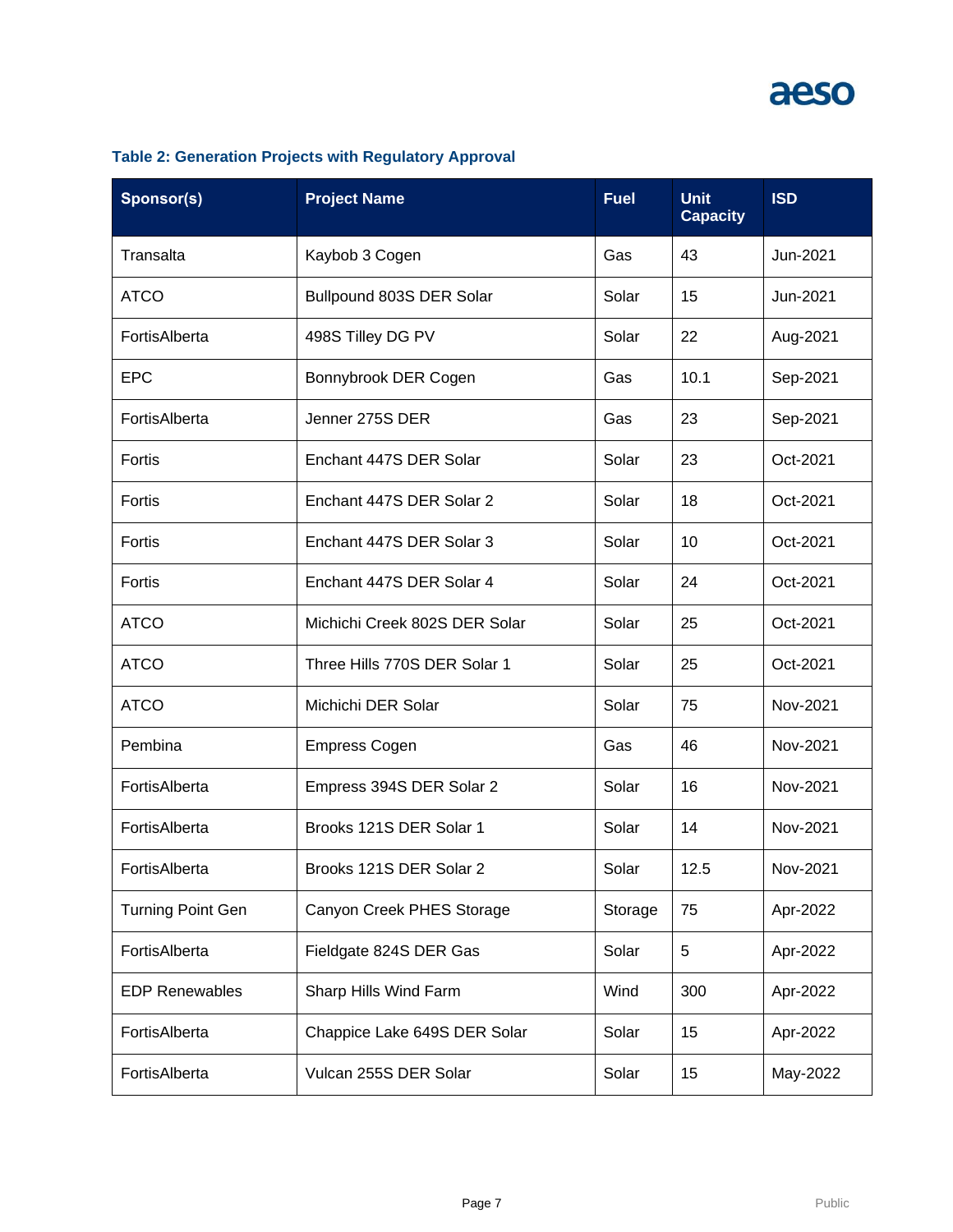| <b>ATCO</b>                   | Sarah Lake 743S DER Geothermal                   | Gas   | 21   | Jun-2022 |
|-------------------------------|--------------------------------------------------|-------|------|----------|
| <b>BowArk Energy</b>          | Drywood Gas Generator                            | Gas   | 38   | Jun-2022 |
| TransAlta                     | Garden Plain Wind                                | Wind  | 131  | Jul-2022 |
| <b>ATCO Power</b>             | Poplar Hill Gas                                  | Gas   | 32   | Jul-2022 |
| <b>ATCO</b>                   | <b>Valleyview Gas</b>                            | Gas   | 32   | Jul-2022 |
| <b>CNRL</b>                   | Primrose East 641S Gas                           | Gas   | 32   | Aug-2022 |
| Naturener                     | Wild Rose 1 Wind Farm                            | Wind  | 192  | Aug-2022 |
| Naturener                     | Wild Rose 2 Wind Farm                            | Wind  | 218  | Aug-2022 |
| Suncor                        | Forty Mile Maleb WAGF                            | Wind  | 200  | Sep-2022 |
| <b>ATCO</b>                   | Michichi Creek 802S DER Solar                    | Solar | 13.5 | Sep-2022 |
| <b>BER Hand Hills Wind LP</b> | <b>MPC Wind</b>                                  | Wind  | 200  | Sep-2022 |
| <b>BowArk Energy</b>          | Lanfine North Wind WAGF                          | Wind  | 145  | Sep-2022 |
| Enel                          | Grizzly Bear Wind                                | Wind  | 120  | Oct-2022 |
| <b>RESC</b>                   | McLaughlin WAGF                                  | Wind  | 47   | Nov-2022 |
| FortisAlberta                 | Killarney Lake 267S DER Solar/Battery<br>Storage | Solar | 22.5 | Dec-2022 |
| FortisAlberta                 | Empress 394S DER Solar 1                         | Solar | 22.5 | Dec-2022 |
| <b>Capital Power</b>          | Genesee 2 Repower GT                             | Gas   | 430  | Jan-2023 |
| Invenery                      | <b>Schuler Wind</b>                              | Wind  | 150  | Mar-2023 |
| <b>Greengate Power</b>        | Paintearth Wind Farm                             | Wind  | 150  | Apr-2023 |
| Enbridge                      | <b>WhiteTail Peaking Station</b>                 | Gas   | 200  | May-2023 |
| Potentia Renewables           | Stirling WAGF Phase 2                            | Wind  | 39   | Jul-2023 |
| <b>Capital Power</b>          | Genesee 1 Repower GT                             | Gas   | 430  | Oct-2023 |
| TransAlta                     | Sundance Unit 5 Gas                              | Gas   | 795  | Dec-2023 |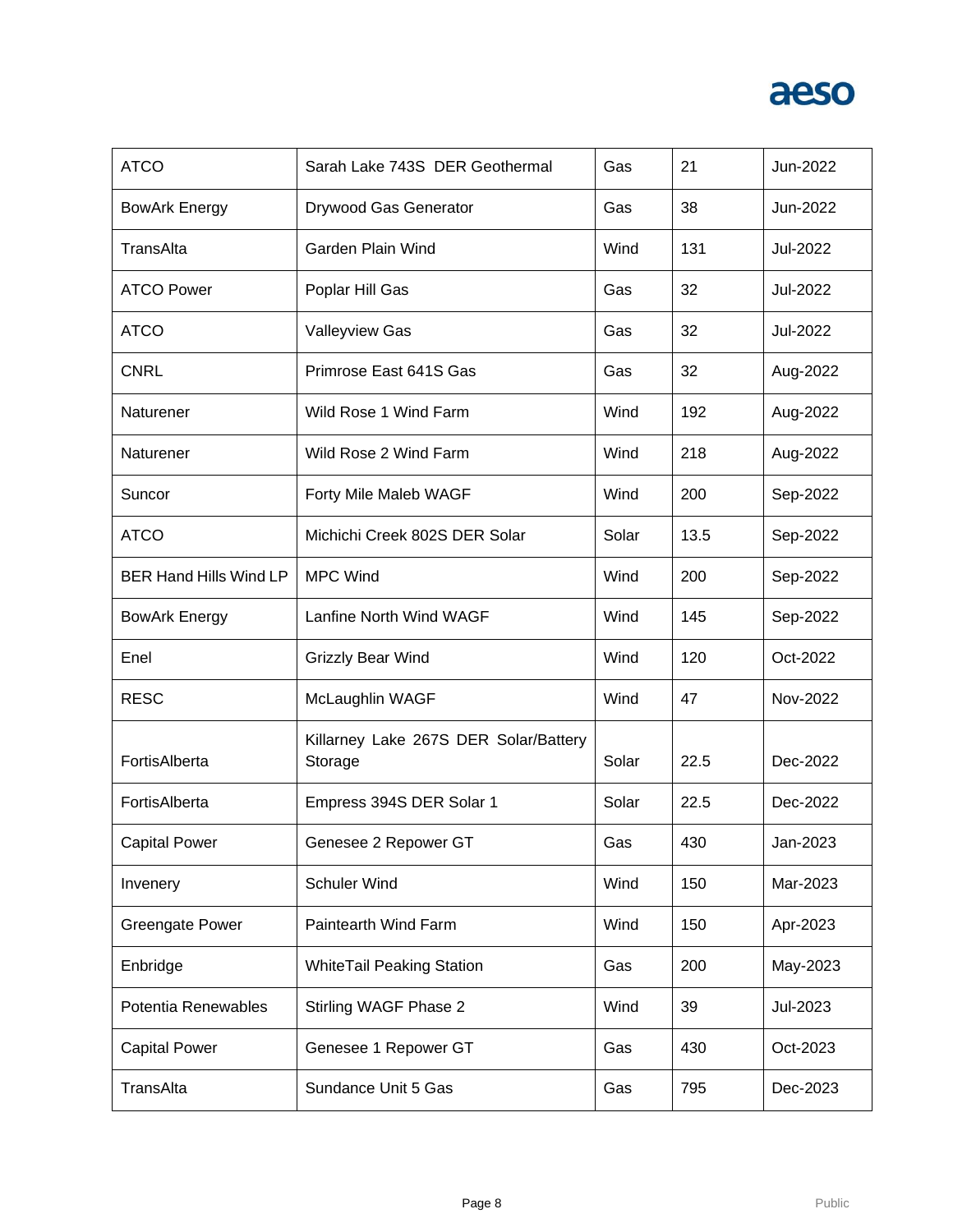

| <b>Capital Power</b>          | Genesee 1 Repower ST                | Gas   | 286   | Dec-2023   |
|-------------------------------|-------------------------------------|-------|-------|------------|
| <b>Capital Power</b>          | Genesee 2 Repower ST                | Gas   | 286   | Jan-2024   |
| <b>Grand Prairie</b>          | <b>Grand Prairie MPC Gas</b>        | Gas   | 360   | <b>TBD</b> |
| Sunset Solar Inc.             | Sunset Solar                        | Solar | 60    | <b>TBD</b> |
| <b>Barlow Solar Park</b>      | <b>Barlow Solar Park</b>            | Solar | 27    | <b>TBD</b> |
| Oyen Solar Partners           | <b>Oyen Community Solar Project</b> | Solar | 15    | <b>TBD</b> |
| PetroChina                    | MacKay-Phase 1                      | Gas   | 85    | <b>TBD</b> |
| Syncrude                      | Mildred Lake (Base Plant)-Phase 1   | Gas   | 85    | <b>TBD</b> |
| Kineticor                     | Peace River Power Generator         | Gas   | 98    | <b>TBD</b> |
| Sequoia Energy                | Schuler WAGF (MPC)                  | Wind  | 100   | <b>TBD</b> |
| Heartland                     | <b>Rainbow Lake Gas</b>             | Gas   | 45    | <b>TBD</b> |
| Suncor                        | Hand Hills Wind Energy Project      | Wind  | 80    | <b>TBD</b> |
| <b>ENMAX</b>                  | Zephyr Wind Farm                    | Wind  | 200   | <b>TBD</b> |
| <b>Imperial Oil</b>           | Kearl - Phase 2                     | Gas   | 100   | <b>TBD</b> |
| <b>Imperial Oil</b>           | Kearl - Phase 3                     | Gas   | 35    | <b>TBD</b> |
| Pattern Development           | Lanfine South Wind                  | Wind  | 140   | <b>TBD</b> |
| Old Elm Wind                  | Old Elm Wind                        | Wind  | 10    | <b>TBD</b> |
| SunAlta Solar Inc.            | SunAlta                             | Solar | 20    | <b>TBD</b> |
| Signalta Resources<br>Limited | <b>High River</b>                   | Gas   | 21    | <b>TBD</b> |
| <b>Total (MW)</b>             |                                     |       | 6,525 |            |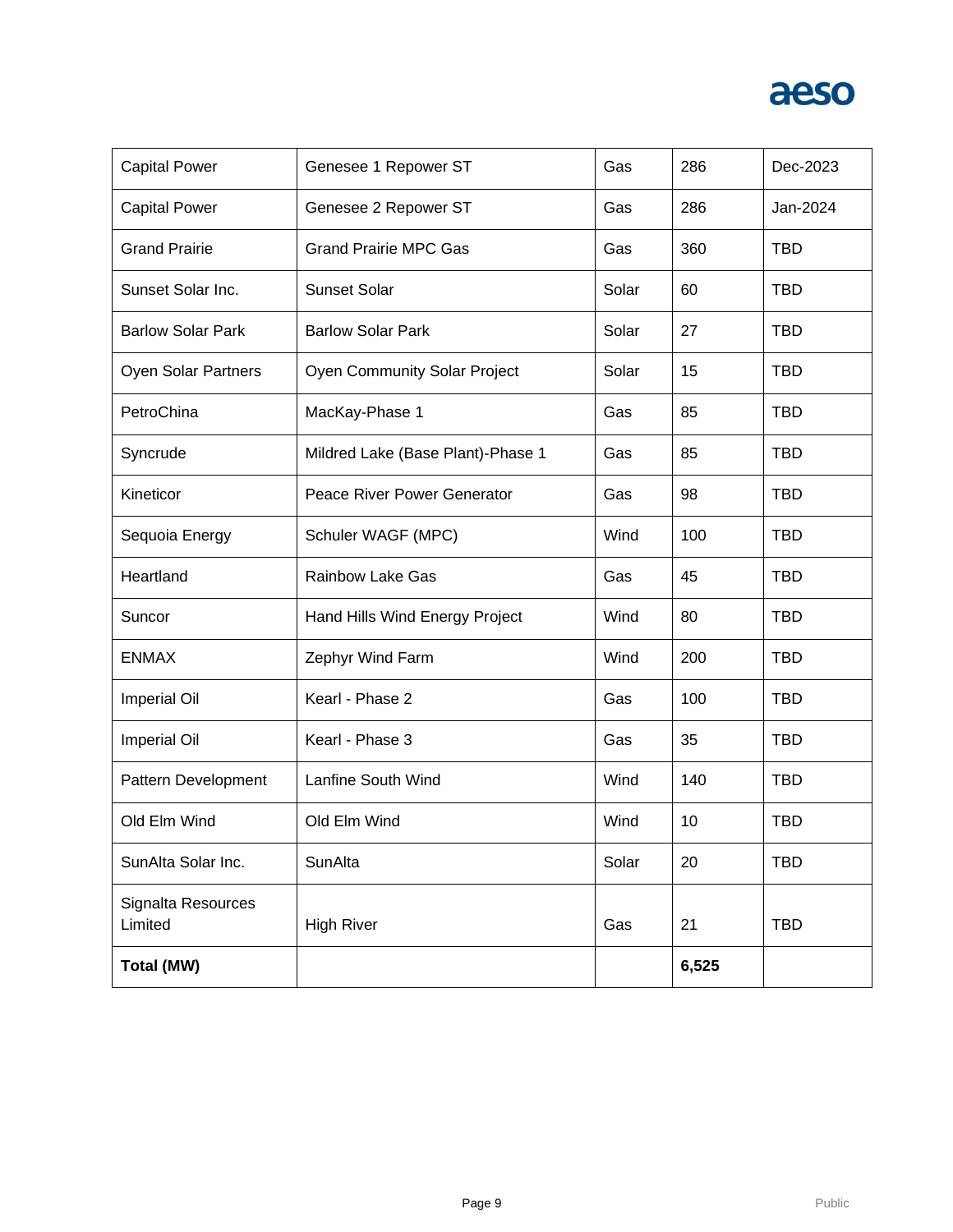### **Table 3: Generation Projects that have been Announced, Applied for AESO Connection, and/or Applied for Regulatory Approval**

| Sponsor(s)                 | <b>Project Name</b>                 | <b>Fuel</b> | <b>Unit</b><br><b>Capacity</b> | <b>ISD</b>   |
|----------------------------|-------------------------------------|-------------|--------------------------------|--------------|
| Kiwetinohk Primo           | Kiwetinohk Homestead MPC Solar      | Solar       | 400                            | May-2021 (A) |
| FortisAlberta              | High River 65S DER Gas              | Gas         | 13                             | Aug-2021 (A) |
| <b>RESC</b>                | <b>Enterprise MPC Solar</b>         | Solar       | 100                            | Aug-2021 (A) |
| <b>ATCO</b>                | Bridge Creek 798S DER Gas           | Gas         | 13                             | Oct-2021 (A) |
| FortisAlberta              | Gleichen DG Solar                   | Solar       | 17                             | Oct-2021 (A) |
| <b>ATCO</b>                | Vilna 777S DER Solar                | Solar       | 5                              | Oct-2021 (A) |
| FortisAlberta              | High River 65S DER Gas              | Gas         | 16.5                           | Nov-2021 (A) |
| <b>ATCO</b>                | Mercer Hill 728S DER Battery        | Storage     | 430                            | Dec-2021 (A) |
| <b>ATCO</b>                | Elmworth 731S DER Gas               | Gas         | 9                              | Dec-2021 (A) |
| <b>ENMAX</b>               | FMC DER Cogen                       | Gas         | $\overline{7}$                 | Dec-2021 (A) |
| <b>BluEarth Renewables</b> | <b>Wheatcrest MPC Solar</b>         | Solar       | 60                             | Mar-2022 (A) |
| <b>ATCO</b>                | Oyen 767S DER Solar                 | Solar       | 15                             | Apr-2022 (A) |
| FortisAlberta              | Castle Meridian DER Wind            | Wind        | 22                             | May-2022 (A) |
| <b>ATCO</b>                | Updike 886S DER Gas                 | Gas         | 33                             | May-2022 (A) |
| <b>ATCO</b>                | Ksituan River 754S DER Gas          | Gas         | 286                            | May-2022 (A) |
| Fortis                     | Buffalo Atlee Cluster 4 DER Wind    | Wind        | 4.6                            | May-2022 (A) |
| <b>Joss Wind</b>           | Jenner Wind Phase 3                 | Wind        | 106                            | Jun-2022 (A) |
| <b>ATCO</b>                | Fieldgate 824S DER Gas              | Gas         | 16                             | Jun-2022 (A) |
| <b>RESC</b>                | Forty Mile MPC Wind                 | Wind        | 400                            | Jun-2022 (A) |
| Solar Krafte               | <b>Brooks</b>                       | Solar       | 400                            | Jun-2022 (A) |
| <b>ENGIE</b>               | <b>Buffalo Trail North MPC Wind</b> | Wind        | 200                            | Jun-2022 (A) |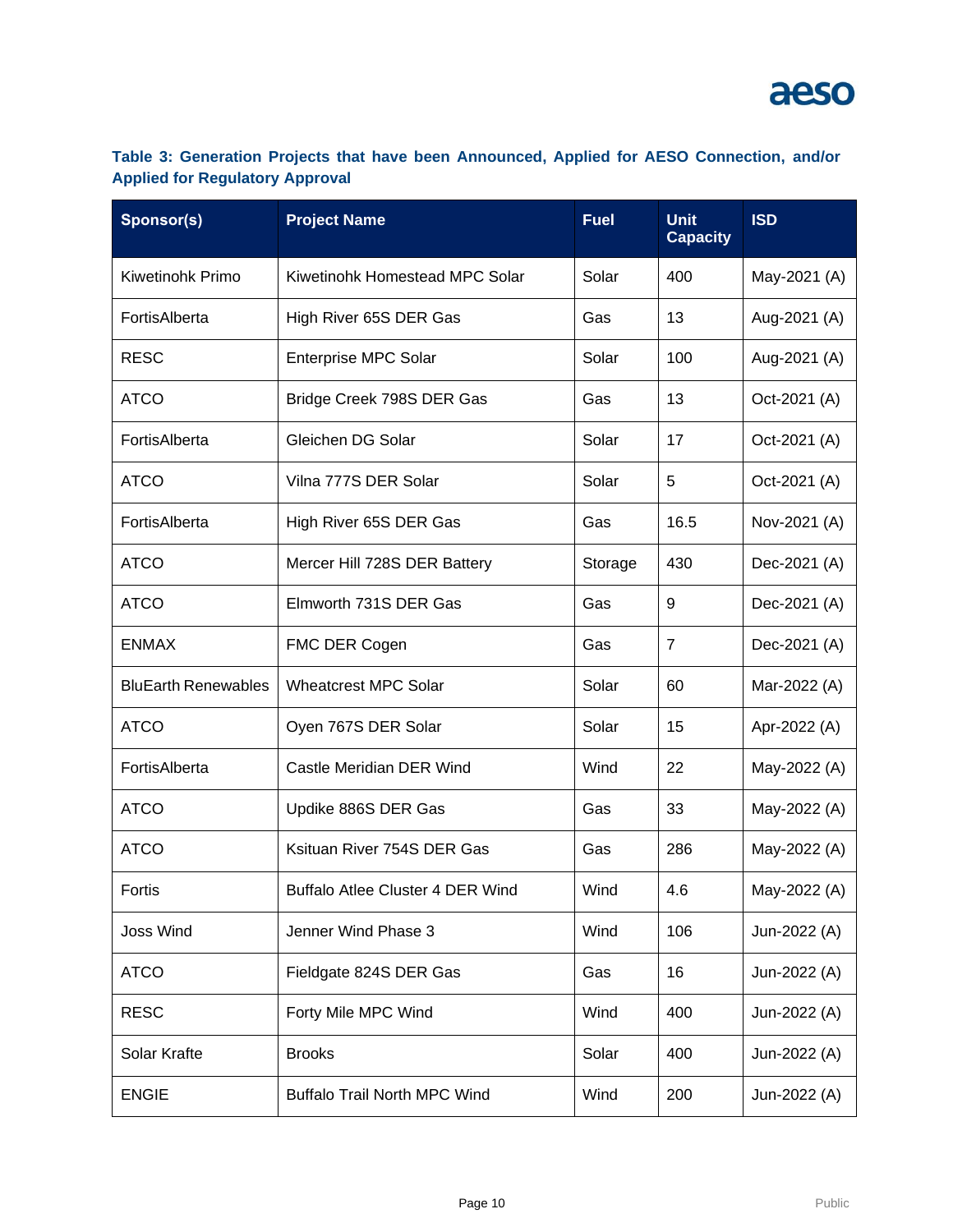| Fortis        | High River 65S DER Gas            | Gas            | 5    | Aug-2022 (A) |
|---------------|-----------------------------------|----------------|------|--------------|
| Fortis        | High River 65S DER Gas 2          | Gas            | 5    | Aug-2022 (A) |
| <b>RESC</b>   | <b>Hilda MPC Wind</b>             | Wind           | 100  | Aug-2022 (A) |
| <b>TCE</b>    | Saddlebrook Solar Storage         | Solar          | 118  | Sep-2022 (A) |
| Claresholm    | Claresholm Solar                  | Solar          | 20   | Sep-2022 (A) |
| Soventix      | Forestburg Area Solar             | Solar          | 40   | Oct-2022 (A) |
| E.ON          | <b>Grizzly Bear Wind Phase 2</b>  | Wind           | 30   | Oct-2022 (A) |
| EDF           | <b>Bull Trail Wind</b>            | Wind           | 300  | Oct-2022 (A) |
| <b>ATCO</b>   | Youngstown 772S DER Solar         | Solar          | 6    | Oct-2022 (A) |
| FortisAlberta | East Crossfield 64S DER Wasteheat | <b>Biomass</b> | 10   | Nov-2022 (A) |
| FortisAlberta | Taber 83S DER Solar 1             | Solar          | 19   | Nov-2022 (A) |
| FortisAlberta | Taber 83S DER Solar 2             | Solar          | 16   | Nov-2022 (A) |
| FortisAlberta | Taber 83S DER Solar 3             | Solar          | 16   | Nov-2022 (A) |
| FortisAlberta | Taber 83S DER Solar 4             | Solar          | 14   | Nov-2022 (A) |
| <b>MECL</b>   | Kirkcaldy MPC Solar               | Solar          | 350  | Nov-2022 (A) |
| <b>EDF</b>    | Cypress 2 Wind                    | Wind           | 50   | Nov-2022 (A) |
| Fortis        | Fortis Blackmud DER Solar         | Solar          | 24   | Nov-2022 (A) |
| Fortis        | Fortis Leduc DER Solar            | Solar          | 67.3 | Nov-2022 (A) |
| Fortis        | Fortis Devon DER Solar            | Solar          | 21   | Nov-2022 (A) |
| FortisAlberta | Cutting Lake 227S DER Gas         | Gas            | 12   | Nov-2022 (A) |
| Pteragen      | Peace Butte Wind Farm             | Wind           | 120  | Dec-2022 (A) |
| FortisAlberta | Metiskow 648S DER Solar           | Solar          | 22.5 | Dec-2022 (A) |
| Sollair       | <b>MPC Solar</b>                  | Solar          | 90   | Dec-2022 (A) |
| Greencells    | <b>Estuary Solar</b>              | Solar          | 200  | Dec-2022 (A) |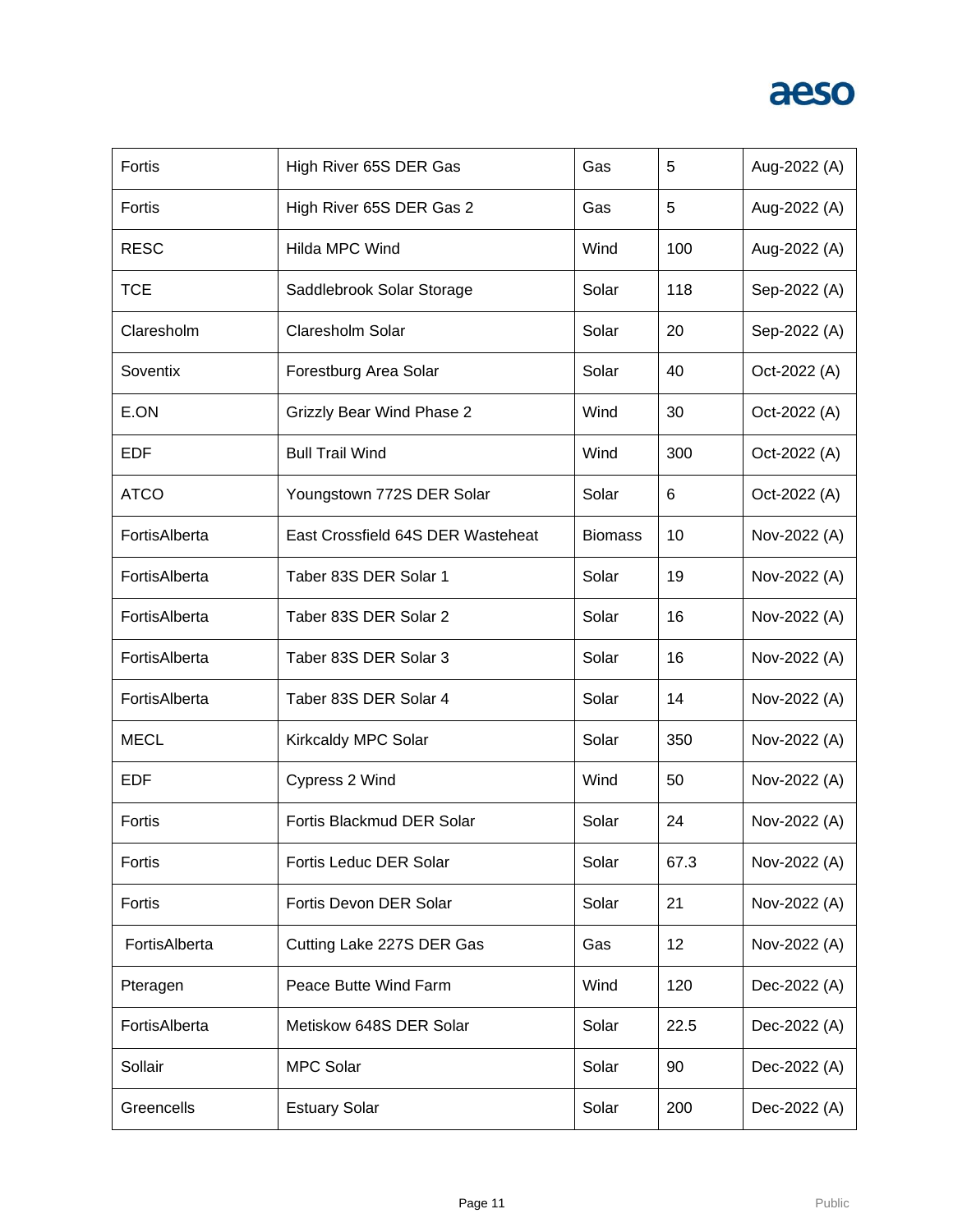| <b>ATCO</b>          | Anderson 801S DER Solar          | Solar   | 13   | Dec-2022 (A) |
|----------------------|----------------------------------|---------|------|--------------|
| FortisAlberta        | Joffre 535S DER Solar            | Solar   | 25   | Dec-2022 (A) |
| FortisAlberta        | Joffre 535S DER Solar            | Solar   | 22   | Dec-2022 (A) |
| Greengate            | Lathom Solar                     | Solar   | 120  | Dec-2022 (A) |
| <b>RESC</b>          | Aurora MPC Solar                 | Solar   | 150  | Dec-2022 (A) |
| Solar Krafte         | Vauxhall                         | Solar   | 150  | Feb-2023 (A) |
| Enerfin              | Winnifred MPC Wind               | Wind    | 90   | Feb-2023 (A) |
| FortisAlberta        | Bassano 435S DER Solar           | Solar   | 11   | Mar-2023 (A) |
| <b>Nutrien</b>       | Redwater Cogen                   | Gas     | 30   | Mar-2023 (A) |
| FortisAlberta        | Burdett 368S DER Solar Battery   | Solar   | 17.5 | Apr-2023 (A) |
| Dunmore Solar Inc.   | Dunmore Solar                    | Solar   | 216  | Apr-2023 (A) |
| <b>Buffalo</b>       | <b>Buffalo Plains MPC Wind</b>   | Wind    | 500  | Apr-2023 (A) |
| Pembina              | Duvernay Cogen                   | Gas     | 46   | Jun-2023 (A) |
| EER                  | Foothills MPC Solar              | Solar   | 150  | Jun-2023 (A) |
| <b>Capital Power</b> | Capital Power Halkirk 2 MPC Wind | Wind    | 150  | Jul-2023 (A) |
| <b>EDF</b>           | North Slope Solar                | Solar   | 200  | Aug-2023 (A) |
| Georgetown           | <b>MPC Solar</b>                 | Solar   | 230  | Aug-2023 (A) |
| Vega                 | Vega Solar Battery               | Solar   | 100  | Aug-2023 (A) |
| Vega                 | Vega Solar Battery               | Storage | 100  | Aug-2023 (A) |
| Sol                  | Aurora Solar Battery             | Solar   | 200  | Sep-2023 (A) |
| Sol                  | Aurora Solar Battery             | Storage | 100  | Sep-2023 (A) |
| Saamis               | Saamis Solar Park                | Solar   | 325  | Sep-2023 (A) |
| Greengate            | Greengate Luna MPC Solar Battery | Solar   | 530  | Sep-2023 (A) |
| <b>EDTI</b>          | EDTI Edmonton 3 H2 Plant Cogen   | Gas     | 20   | Sep-2023 (A) |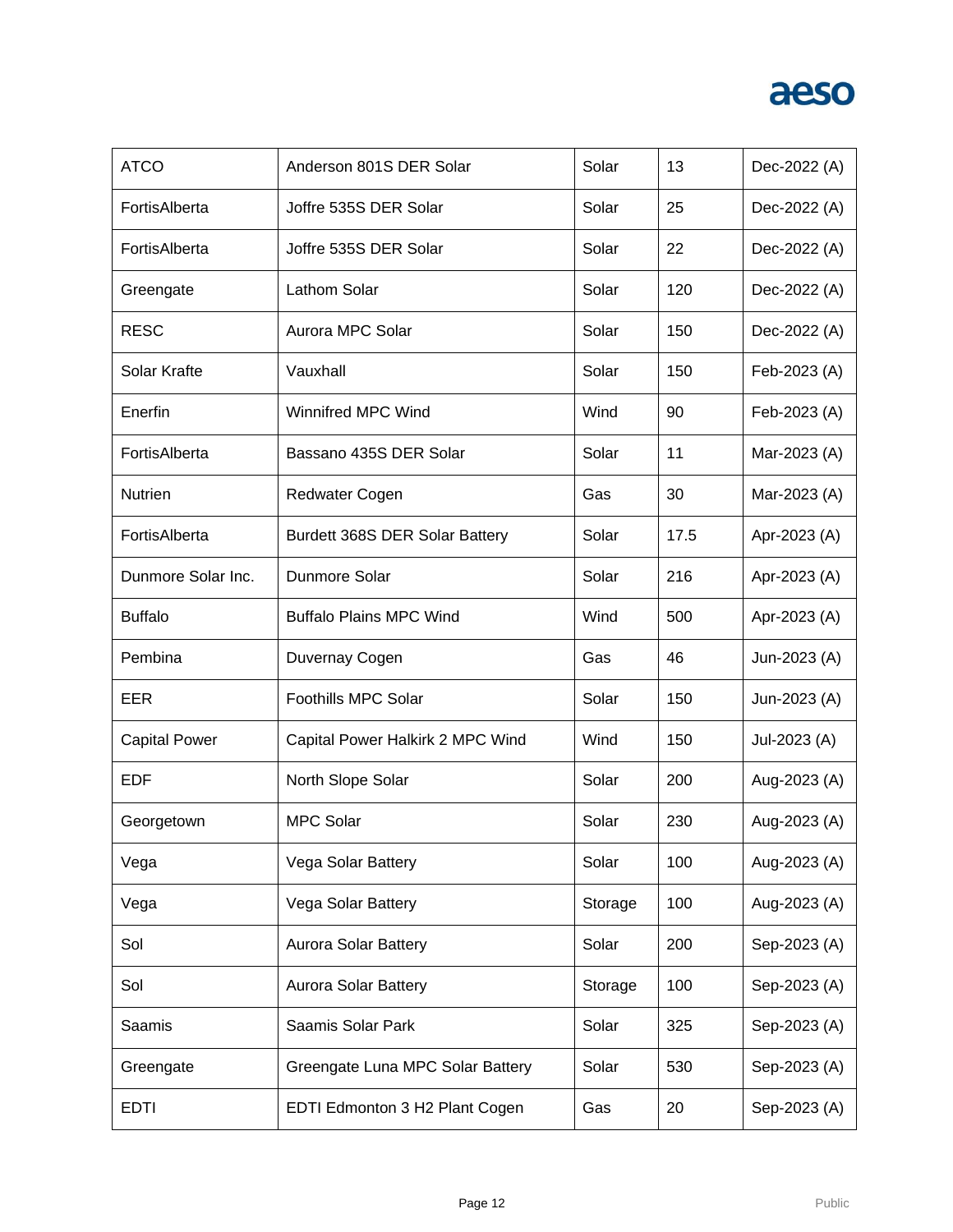| Fortis                             | Fortis Tilley 498S DER Solar              | Solar   | 23.6 | Sep-2023 (A) |
|------------------------------------|-------------------------------------------|---------|------|--------------|
| Georgetown                         | Georgetown MPC Battery                    | Storage | 100  | Oct-2023 (A) |
| Suncor                             | Forty Mile Granlea Wind Phase 2           | Wind    | 250  | Nov-2023 (A) |
| <b>Maxim Power</b>                 | <b>Deerland Peaking Station</b>           | Gas     | 186  | Dec-2023 (A) |
| <b>RESC</b>                        | Oyen MPC Wind                             | Wind    | 250  | Dec-2023 (A) |
| Greengate                          | Jurassic MPC Solar Battery                | Solar   | 530  | Dec-2023 (A) |
| Greengate                          | Jurassic MPC Solar Battery                | Storage | 530  | Dec-2023 (A) |
| <b>RESC America</b><br>Development | RESC Big Sky MPC Solar                    | Solar   | 120  | Dec-2023 (A) |
| Greengate                          | Greengate Midnight MPC Solar Battery      | Solar   | 530  | Dec-2023 (A) |
| Pengrowth                          | Cold Lake Area Energy Centre              | Gas     | 100  | Apr-2024 (A) |
| Federation                         | Federation Marguerite Lake CAE<br>Storage | Storage | 320  | Aug-2024 (A) |
| Northland                          | <b>Buffalo Trail</b>                      | Wind    | 100  | Oct-2024 (A) |
| Kiwetinohk Primo                   | Kiwetinohk Primo MPC Gas                  | Gas     | 577  | Oct-2025 (A) |
| NextEra                            | Red Deer Battery Energy Storage           | Storage | 40   | TBD (A)      |
| NextEra                            | <b>Ghost Pine Battery ES System</b>       | Storage | 30   | TBD (A)      |
| <b>Spirit Pine</b>                 | Lone Pine WAGF                            | Wind    | 173  | TBD (A)      |
| <b>HEP Capital</b>                 | Alderson Solar                            | Solar   | 100  | TBD (A)      |
| NaturEner                          | <b>Buffalo Trail WAGF</b>                 | Wind    | 100  | TBD (A)      |
| NaturEner                          | <b>Ross Creek WAGF</b>                    | Wind    | 100  | TBD (A)      |
| Enterprise                         | <b>Prosperity WAGF</b>                    | Wind    | 175  | TBD(A)       |
| <b>Joss Wind</b>                   | Northern Lights                           | Wind    | 400  | TBD (A)      |
| Archer                             | Piikani Solar                             | Solar   | 40   | TBD (A)      |
| Altagas                            | Glenridge Wind                            | Gas     | 150  | TBD(A)       |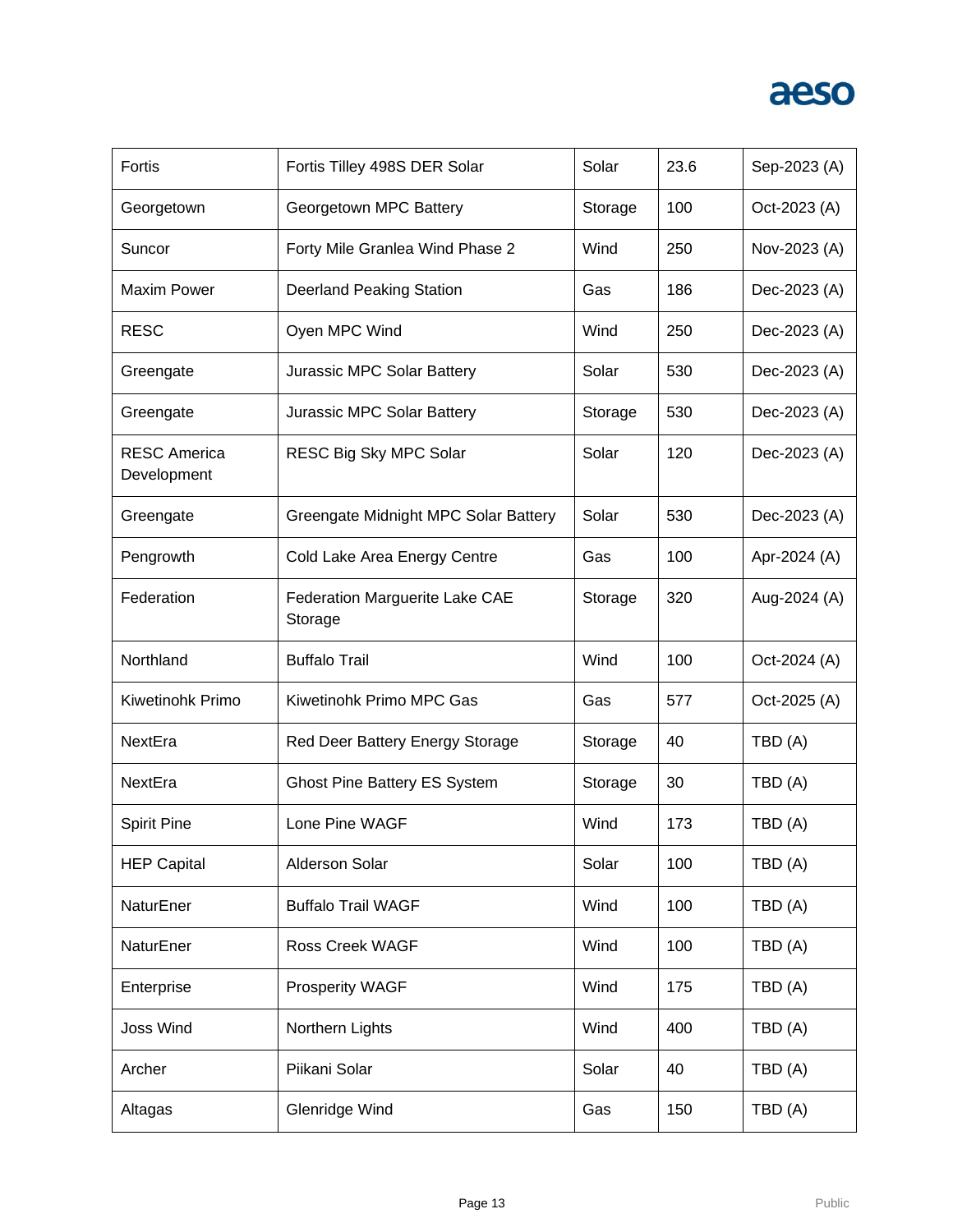| <b>RealPart</b>        | Calgary Area Solar            | Solar | 150    | TBD (A) |
|------------------------|-------------------------------|-------|--------|---------|
| Solar Krafte           | Rainier                       | Solar | 450    | TBD (A) |
| <b>ATCO</b>            | Coronation 773S Solar DG      | Solar | 10     | TBD(A)  |
| Chiniki                | Chiniki Solar                 | Solar | 40     | TBD (A) |
| E.ON                   | <b>Four Rivers Wind</b>       | Wind  | 450    | TBD (A) |
| <b>EDP Renewables</b>  | <b>Blue Bridge Solar</b>      | Solar | 150    | TBD (A) |
| TransAlta              | <b>Tempest MPC Wind</b>       | Wind  | 115    | TBD(A)  |
| Northland              | Bow City MPC Solar            | Solar | 400    | TBD (A) |
| Quill                  | Rocky Mountain Gas            | Gas   | 295    | TBD (A) |
| <b>PBC</b>             | Paul Band Solar               | Solar | 45     | TBD (A) |
| <b>ATCO</b>            | Monitor 2 774S DER Solar      | Solar | 30     | TBD (A) |
| FortisAlberta          | Acheson 305S DER Solar        | Solar | 10     | TBD (A) |
| FortisAlberta          | Red Deer 63S DER Solar        | Solar | 20     | TBD (A) |
| Suncor                 | Meadow Creek Cogen            | Gas   | 126    | TBD (A) |
| <b>ATCO</b>            | Monitor 1 774S DER Solar      | Solar | 10     | TBD (A) |
| <b>ENGIE</b>           | <b>Buffalo Trail MPC Wind</b> | Wind  | 400    | TBD(A)  |
| <b>ENGIE</b>           | <b>Duchess Solar</b>          | Solar | 90     | TBD (A) |
| <b>ATCO</b>            | Bridge Creek 798S DER Gas     | Gas   | 10     | TBD (A) |
| Nose Hill              | <b>MPC Wind</b>               | Wind  | 120    | TBD (A) |
| <b>AHP Development</b> | Amisk Hydroelectric Project   | Hydro | 330    | TBD(C)  |
| Total (MW)             |                               |       | 16,940 |         |

*\* - (P):Power Plant application filed with AUC, (A): AESO application in process, (C): Corporate announcement*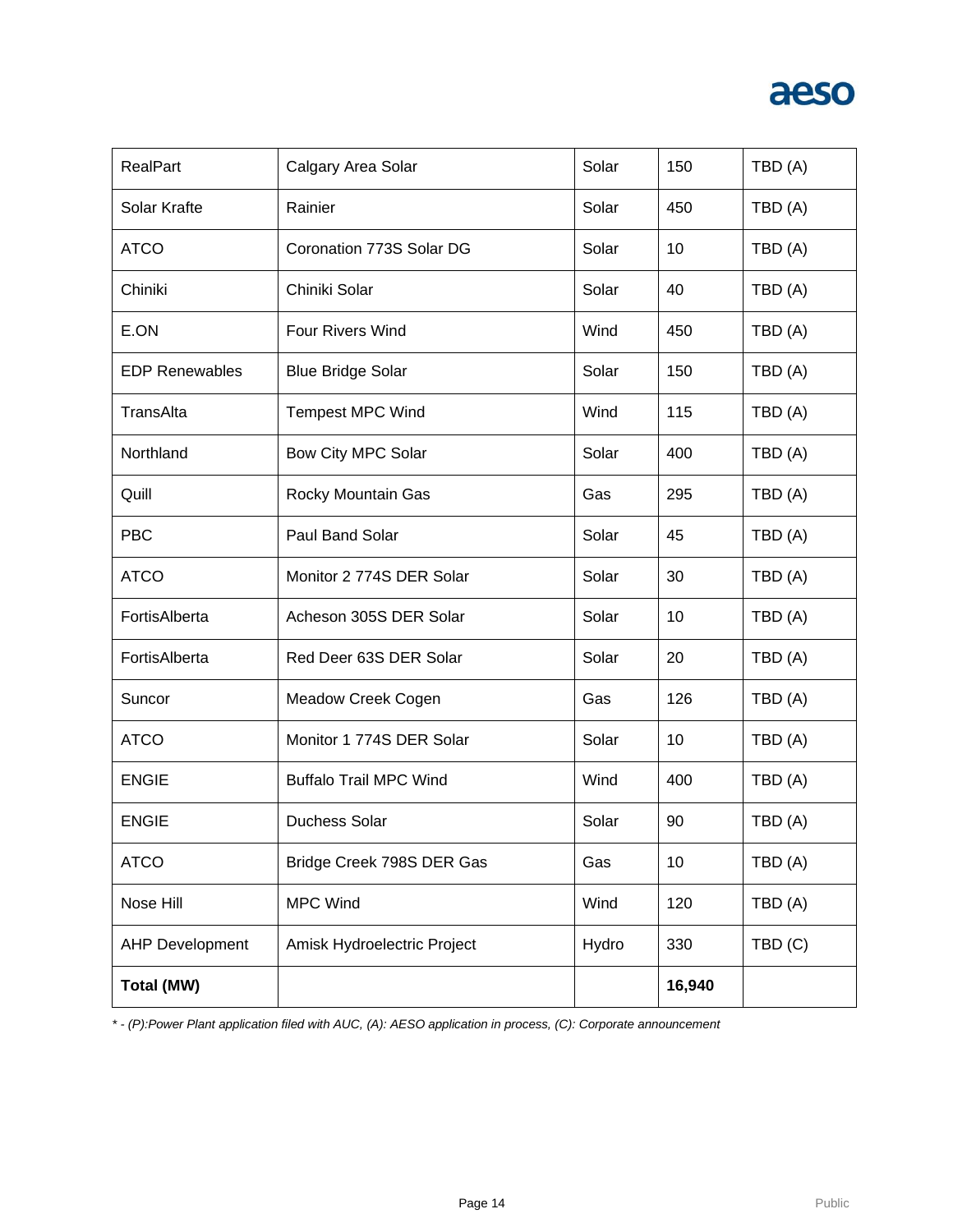### **Table 4: Generation Projects that have Announced to be Retired/Derated**

| Sponsor(s) | <b>Project Name</b> | <b>Fuel</b> | <b>Unit</b><br>Capacity* | <b>Date</b> | <b>Status</b> |
|------------|---------------------|-------------|--------------------------|-------------|---------------|
| TransAlta  | Sundance 4          | Coal/Gas    | 113                      | Jan 1, 2022 | Derated       |
| TransAlta  | Keephills 1         | Coal/Gas    | 70                       | Jan 1, 2022 | Derated       |

*\*MC values are announced derate values*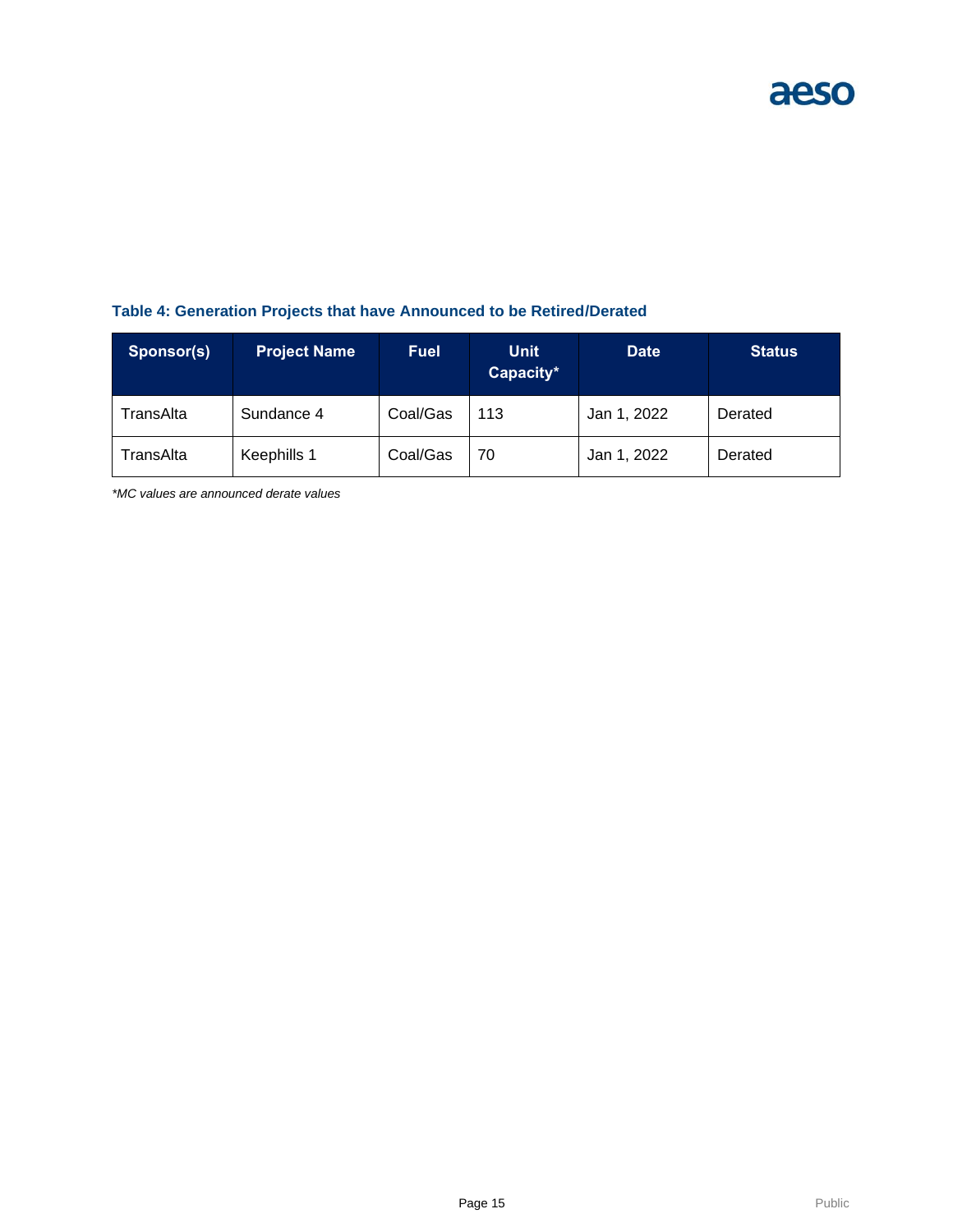### August 2021

### **Federal Coal Compliance Schedule**

In 2012, the federal government approved the *Reduction of Carbon Dioxide Emissions from Coal-fired Generation of Electricity Regulations*. The regulation requires that coal-fired generation units meet a GHG emissions intensity target once it reaches end of life. The AESO has adopted the federal compliance dates as retirement dates to evaluate metrics included in this report. The decision to retire a coal unit could also be impacted by several potential drivers, including the economics of plant operations, contractual agreements, and provincial and federal legislation. Announcements from the government will continue to be assessed as they are released.

#### **Table 5: Federal Coal Compliance Schedule**

| Sponsor(s) | <b>Project Name</b>   | <b>Fuel</b> | <b>Unit Capacity</b> | In Service<br><b>Date</b> | <b>Federal Compliance</b><br>Date <sup>1</sup> |
|------------|-----------------------|-------------|----------------------|---------------------------|------------------------------------------------|
| Heartland  | <b>Battle River 4</b> | Coal        | 155                  | 1975                      | Dec-2025                                       |
| Total (MW) |                       |             | 155                  |                           |                                                |

<sup>1</sup> Federal Compliance Dates are based upon the applicable provisions of the Reduction of Carbon Dioxide Emissions from Coal-fired Generation of Electricity Regulations, as set forth in the Canada Gazette Vol. 146, No.19.

C Phone: 403-539-2450 | Fax: 403-539-2949

Q Calgary Place, 2500, 330-5th Avenue SW Calgary, AB T2P 0L4

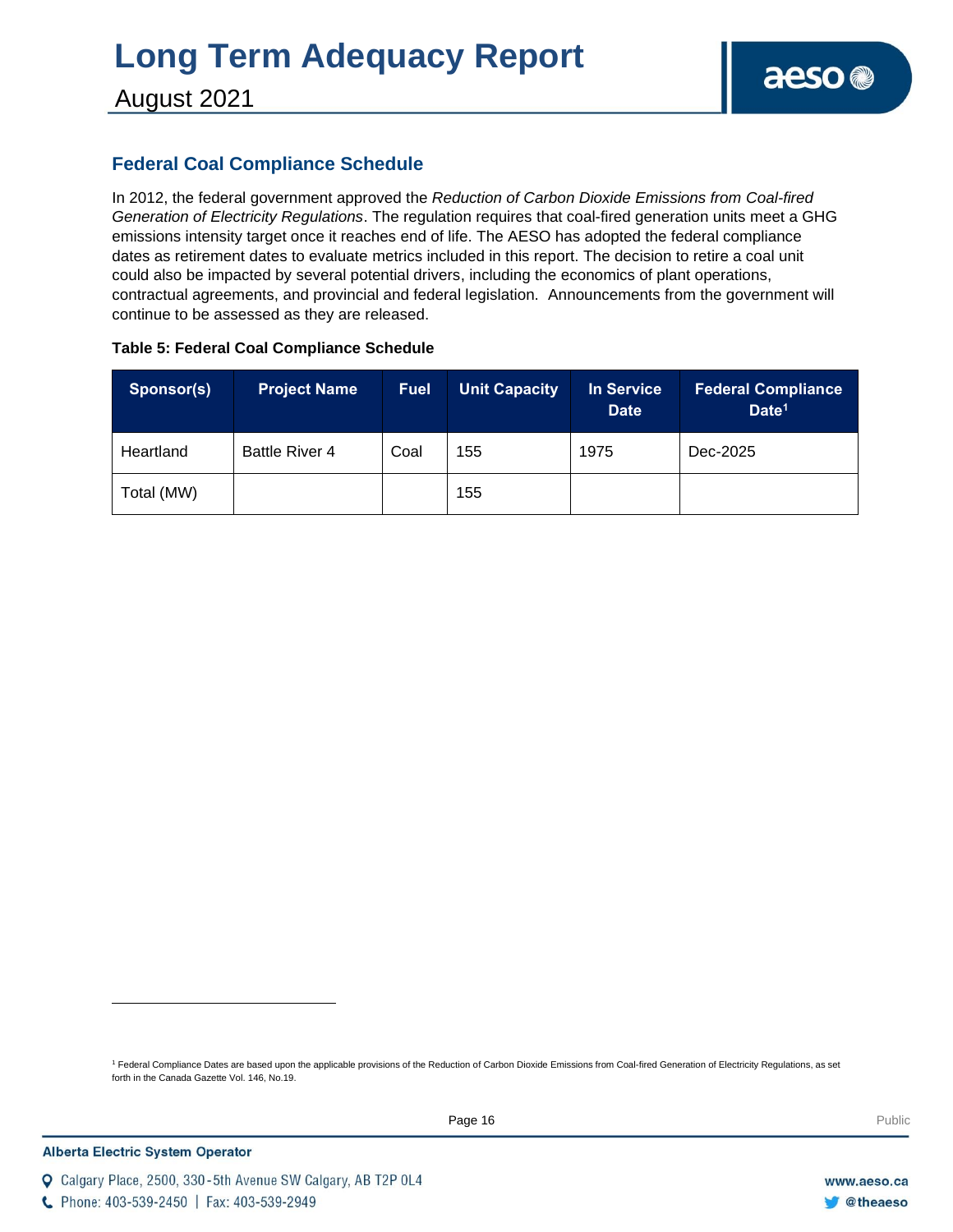August 2021

### **Reserve Margin Metric**

The Reserve Margin Metric, shown in Figure 1, presents a comparison of generation supply and demand in Alberta. It is a calculation of the firm generation capacity at the time of system peak that is in excess of the system annual peak demand, expressed as a percentage of the system peak. Information on the annual peak demand within the reserve margin can be found on the AESO's [Forecasting](https://www.aeso.ca/grid/forecasting) web page. Firm generation is defined as installed and future generation capacity, adjusting for seasonal hydro capacity and behind-the-fence demand and generation, and excludes wind and solar capacity. Three forecast reserve margins are presented, each with different future supply additions. The supply additions correspond to the stage of the generation projects in the New Generation Projects and Retirements Metric. The metric is graphed with and without intertie capacity in one reserve margin since full import capability may not always be available at the time of system peak demand.



#### **Figure 1: Alberta Interconnected Electric System (AIES) Reserve Margin, 2011 – 2025**

**Enter Football Page 17** Public Public Public Public Public Public Public Public Public Public Public Public Public Public Public Public Public Public Public Public Public Public Public Public Public Public Public Public P

**Alberta Electric System Operator** 

Calgary Place, 2500, 330-5th Avenue SW Calgary, AB T2P 0L4

C Phone: 403-539-2450 | Fax: 403-539-2949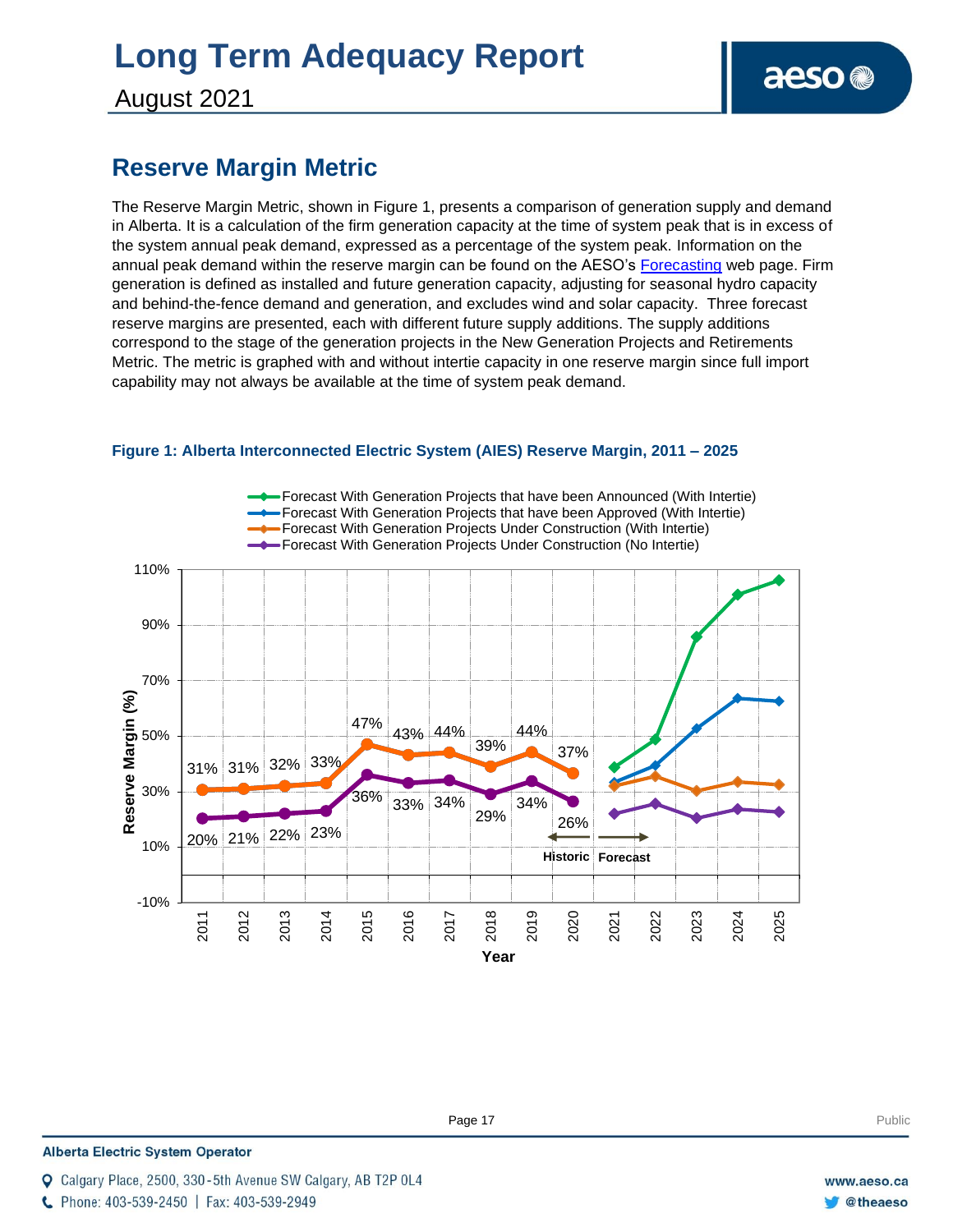### **Supply Cushion Metric**

The Supply Cushion Metric provides visibility of the Alberta Internal Load's ability to meet peak demand daily. The supply cushion is the difference between the daily available firm supply minus daily peak demand. Only existing generation and generation under construction are used within the metric. The supply cushion refines the reserve margin calculation by using daily system peak rather than annual and incorporates planned outages. Figure 2 presents the estimated daily supply cushion for the next two years. Figure 3 presents daily peak demand and firm supply by fuel type, as well as interties, wind and solar which are not included in the supply cushion calculation due to the intermittent or uncertain nature of the supply. When the supply cushion is negative in Figure 2, there is an increased level of reliance on interties and wind, as indicated in Figure 3.

\*Note a general increase in the supply cushion from the May 2021 LTA, which is due to the utilization of the 2021 LTO AIL forecast which has overall lower load values compared with the 2019 LTO. This metric uses Alberta Internal Load (AIL) rather than system load with the main difference between forecasts being that AIL includes and accounts for behind the fence load and as such the metric also now accounts for the generation anticipated to supply behind the fence load.



#### **Figure 2: Alberta Internal Load (AIL) Daily Supply Cushion, August 1, 2021 to July 31, 2023**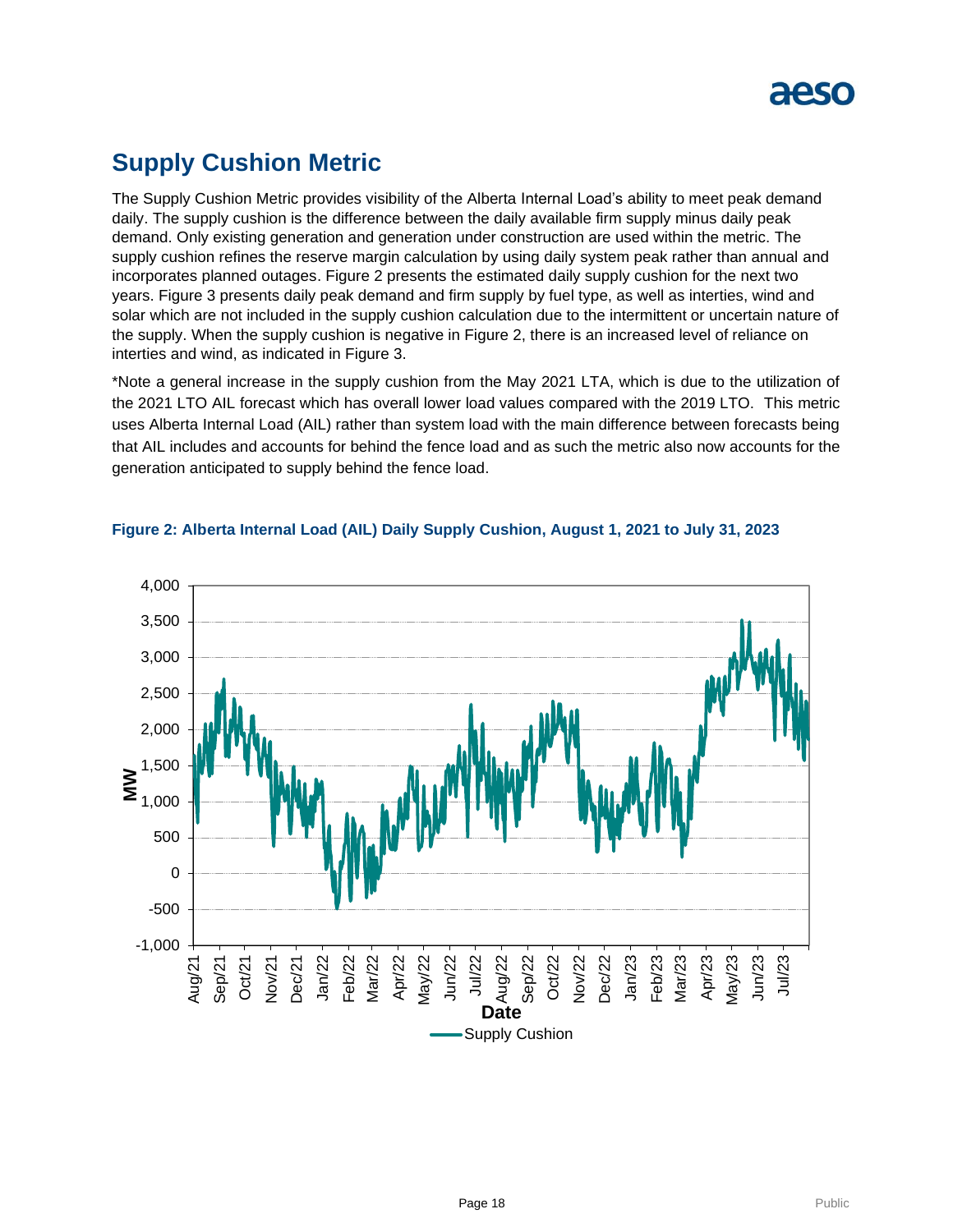

\*Note a general increase in the supply cushion from the May 2021 LTA, which is due to the utilization of the 2021 LTO AIL forecast which has overall lower load values compared with the 2019 LTO. This metric uses Alberta Internal Load (AIL) rather than system load with the main difference between forecasts being that AIL includes and accounts for behind the fence load and as such the metric also now accounts for the generation anticipated to supply behind the fence load. Gas supply has increased, and coal supply decreased due to the reclassification of units from coal to gas fired steam and dual fuel.



**Figure 3: Alberta Internal Load (AIL) Daily Peak Demand and Available Supply, August 1, 2021 to July 31, 2023**

Outage information as of Aug 4th, 2021